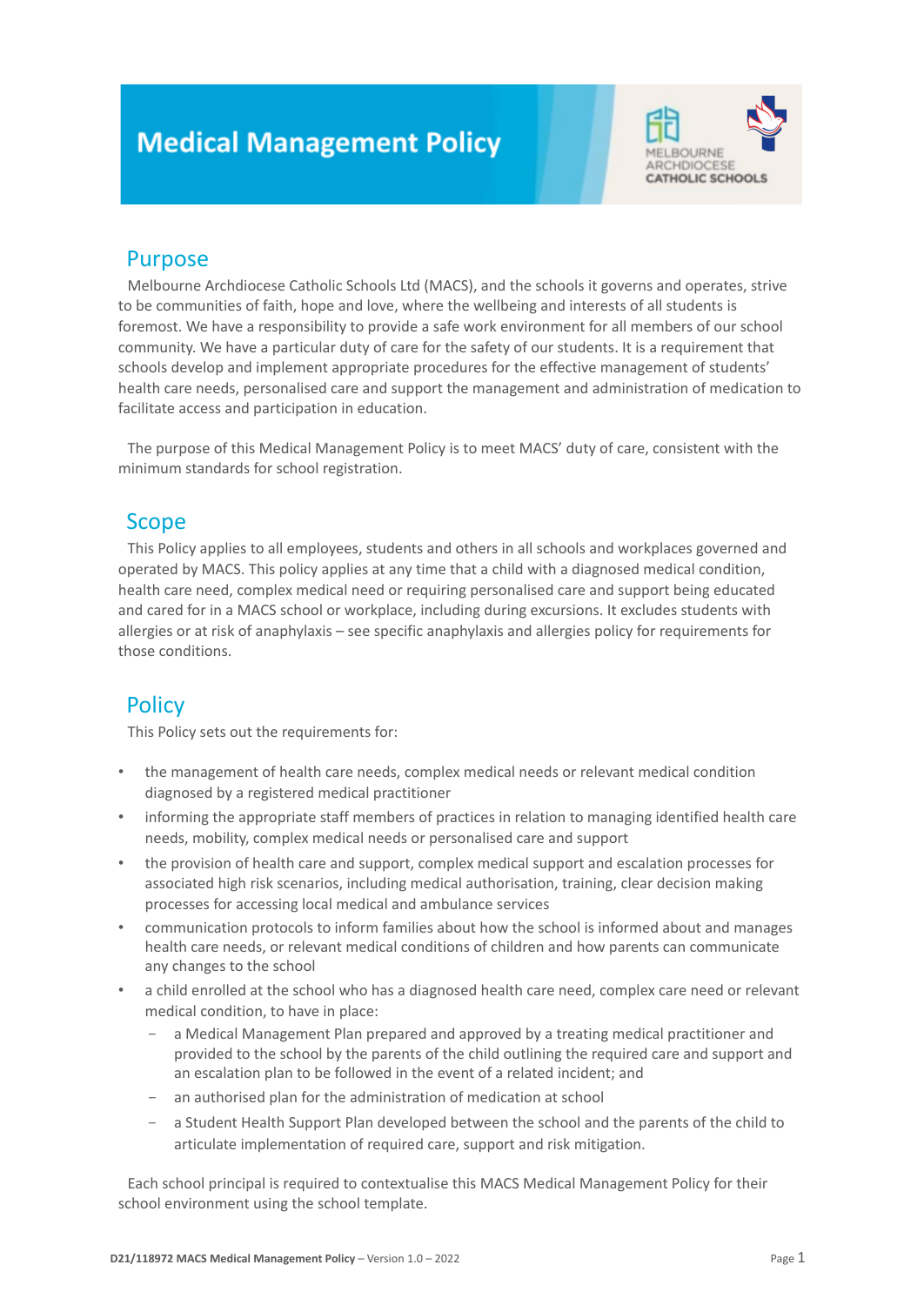# Procedures

#### **Enrolment**

When a child who has a diagnosed health care need, complex care need or relevant medical condition is enrolled, additional requirements must be met to ensure continuity of education and that the child's safety, health and wellbeing is protected. Once a child's enrolment record has been completed, it will be reviewed to identify whether the child has a diagnosed health care need, complex medical need or relevant medical condition.

Where the child has a specific health care need, complex medical need or relevant medical condition diagnosed by a registered medical practitioner, the school is required to obtain a copy of a Medical Management Plan from the child's parents/guardians. The advice provided by the medical practitioner in the Medical Management Plan is used in consultations between the school and the family to document a Student Health Support Plan. Relevant aspects of the school's operation should be considered in relation to the child's inclusion in the educational program and to ensure their access and participation in education. Where medically indicated, the school must designate staff to provide complex medical care and/or personal care and support to ensure the continuity of education for students with identified health care needs, mobility support requirements or complex care needs. In some cases it may be necessary for one or more staff members to access additional professional development or training e.g. in managing asthma or epilepsy and/or specialised training such as RCH Complex Care or Schoolcare Program to assist in meeting a child's complex health care needs.

The Medical Management Plan and Student Health Support Plan should be developed and must be in place prior to the child commencing attendance, noting that in some cases, there may (with Principal approval) be an interim Medical Management Plan and Student Health Support Plan if the school is awaiting relevant medical or other information at the time the child commences attendance, and it would not be reasonable to delay a child's attendance in the circumstances. The Medical Management Plan and Student Health Support Plan must be kept in the enrolment record for that child. Students with asthma, diabetes or epilepsy will be provided with a condition specific medical management plan.

The enrolment record must include the following health information:

- details of any diagnosed healthcare needs of the child, including any medical condition, health need, known allergy, including whether the child has been diagnosed as at risk of anaphylaxis (see anaphylaxis policy in relation to management of risk of anaphylaxis)
- instructions related to the care required as authorised by the treating health practitioner in the Medical Management Plan
- a Student Health Support Plan detailing how the school will provide the required care and support with regard to the diagnosed healthcare need, complex care need, personalised care and support, or medical condition
- an authorisation for the administration of medication (see also Administration of Medication to Students Procedures and Medication Authority Form).

Following commencement at a school, the child's parents/guardians will be regularly consulted regarding any changes to the diagnosed health care needs or relevant medical conditions the child may have developed since enrolment. It is the responsibility of the parents to provide this information to the school in a timely manner. The requirements of the Medical Management Plan, Medication Authority Form and the Student Health Support Plan are detailed below. The school must have processes to communicate with families about health or development concerns of students including how the school provides reasonable adjustments to enable participation in physical education, incursions, excursions, camps and physical activities. Schools should review plans and ensure that all relevant parties (staff and family) are aware of the medical advice provided in the Medical Management Plan and the plans for implementation of care and support at school as documented in the Student Health Support Plan, including written advice on the administration of medication at school where required.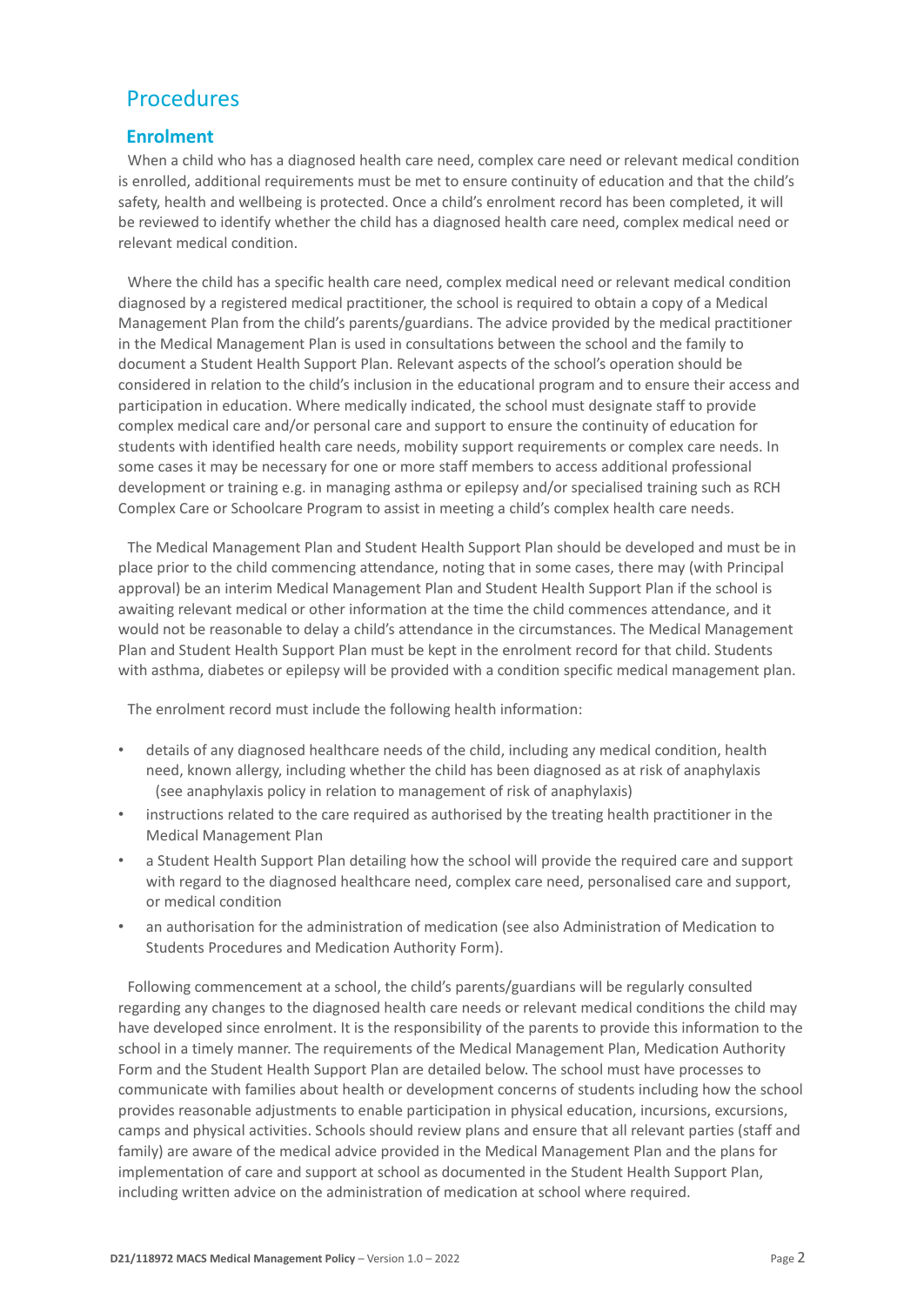#### **Medical Management Plan**

The parents/guardians of the child who has a diagnosed health care need or relevant medical condition must provide a Medical Management Plan for the child. This Medical Management Plan will be clarified with the practitioner if required and followed as documented. It must include advice on routine management and where necessary specific advice in the event of an incident relating to the child's diagnosed health care need or relevant medical condition e.g. epilepsy where the seizure extends beyond identified time periods. Condition-specific plans (asthma, diabetes, epilepsy) are designed to identify supports relevant to that condition and highlight contingencies and escalation procedures for emergency management. All Medical Management Plans must include specific advice from a treating medical/health practitioner which is documented (including being dated and signed).

The Medical Management Plan should (as relevant to the circumstances) detail the following:

- details of the diagnosed health care need, personal care and support need, complex care need or relevant medical condition including the severity of the condition and care requirements;
- any current medication prescribed for the child:
- the response required from the school in relation to ongoing care and support and the emergence of symptoms, including:
	- any medication required to be administered either on a regular basis at school or in an emergency, overnight in the case of camps or excursions; and
	- the response required for an acute episode or if the child does not respond to initial treatment; and
	- processes for accessing additional community support e.g. community nurse, an ambulance for emergency assistance
	- the signature of the medical practitioner providing the advice relevant authorisation for medication and the date.

Where required, the Medical Management Plan should be reviewed annually through a Support Group meeting or when parents notifies the school that the student's health needs have changed. It should otherwise be reviewed as needed. For example, principals may also instigate a review of the health care plan at other times, such as in response to a particular incident.

#### **Student Health Support Plan**

In addition to the Medical Management Plan, a Student Health Support Plan aligned to the medical advice must be developed by the school in consultation with the child's parents/guardians and implemented so as to ensure:

- that practices and procedures are in place to facilitate access and participation in education including mobility support, health support (e.g. diabetes care) complex health support (e.g. tracheostomy management, stoma care), personalised care and support (e.g. [continence care,](https://www2.education.vic.gov.au/pal/continence/resources) toileting, feeding), mobility support (transfers), authorisation for the administration of medication at school;
- that the risks relating to the child's diagnosed health care need, mobility support, or relevant medical condition are assessed and minimised including provision of additional training for school staff where required:
- that all relevant staff members and volunteers can identify the child, the child's medical management plan, health support plan and if relevant, the location of the child's medication
- if relevant and where attendance would otherwise pose a significant risk, that the child does not attend the school unless the child has their relevant medications or updated Medical Management Plan and Student Health Support Plan available at the school.

The Student Health Support Plan should include protocols for acute episodes or escalations and preparations for high risk scenarios, including establishing clear decision making processes for seeking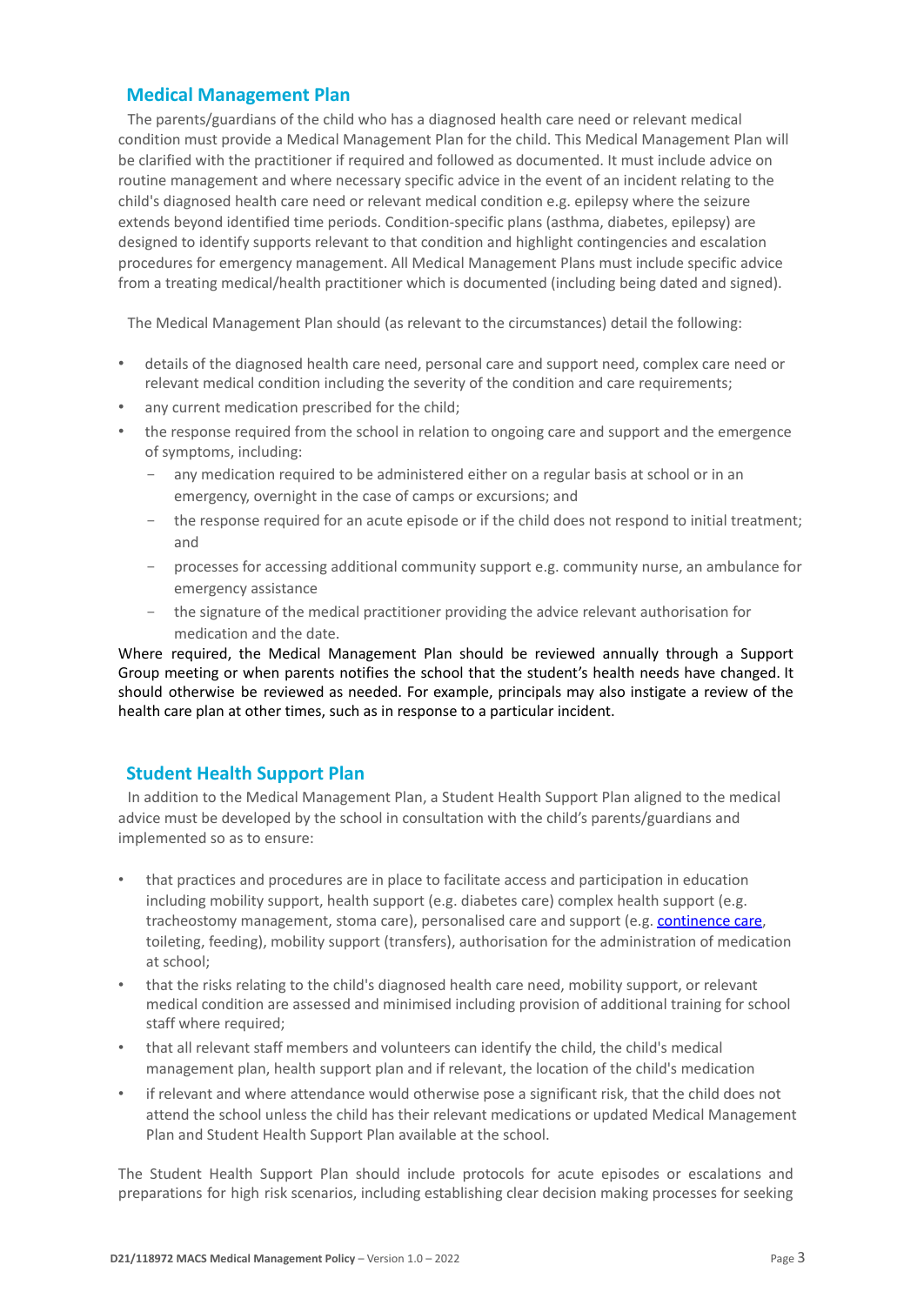additional medical advice or calling an ambulance, and arrangements for offsite activities, camps and excursions.

Where required, the Student Health Support Plan should be reviewed annually (for example, through a Program Support Group meeting) or when the parent notifies the school that the student's health needs have changed. It should otherwise be reviewed as needed. For example, principals may also instigate a review of the health care plan at other times, such as in response to a particular incident.

#### **Communications Plan for Medical Management**

A Communications Plan must be prepared in each school as part of this Policy to set out how:

- relevant staff members and volunteers are informed about this Policy; and, the Medical Management and Student Health Support Plans for children at the school who have a medically diagnosed health care need, complex care need, or relevant medical condition
- requirements for the parent of the child to communicate any changes to the Medical Management Plan authorised by the treating medical practitioner and Student Health Support plan for their child.

The Communications Plan must set out how the above communication will occur. This document can be an overarching Communications Plan for managing all diagnosed health care needs, allergies or relevant medical conditions of children in the school and it is not required to be developed for each individual child.

#### **Medication**

Relevant requirements in respect of the administration of medication must be included in the Medical Management Plan, Medication Authority Form and Student Health Support Plan, as well as the Communications Plan. The Medication Authority Form must be updated when the medical advice regarding the medication or dosage changes.

The administration of medication by the school is approved by the principal and in most cases, medication must not be administered to a child being educated and cared for unless the administration is authorised by a medical practitioner. The enrolment record kept for each child must include details of any person who is authorised to consent to medical treatment or administration of medication to the child.

In the case of an emergency, authorisation may be given verbally by a parent/guardian or a person named in the child's enrolment record as authorised to consent to administration of medication or, if such a person cannot reasonably be contacted in the circumstances, a registered medical practitioner or an emergency service. Medication may be administered to a child without an authorisation in case of an anaphylaxis or asthma emergency.

Schools should also refer to the Administration of Medication to Students Procedures.

#### **First aid, anaphylaxis management and emergency asthma management training**

In addition to the above requirements, there must be in attendance at all MACS locations where children are being educated or cared for at least one educator or nominated supervisor who must be immediately available in an emergency and who holds and/or has undertaken (as relevant):

- a current approved first aid qualification
- $current$  approved anaphylaxis management training  $\cdot$  approved emergency asthma management training.

A person may possess one or more of the above. The number of trained staff should be proportionate to the diagnosed needs of the student cohort.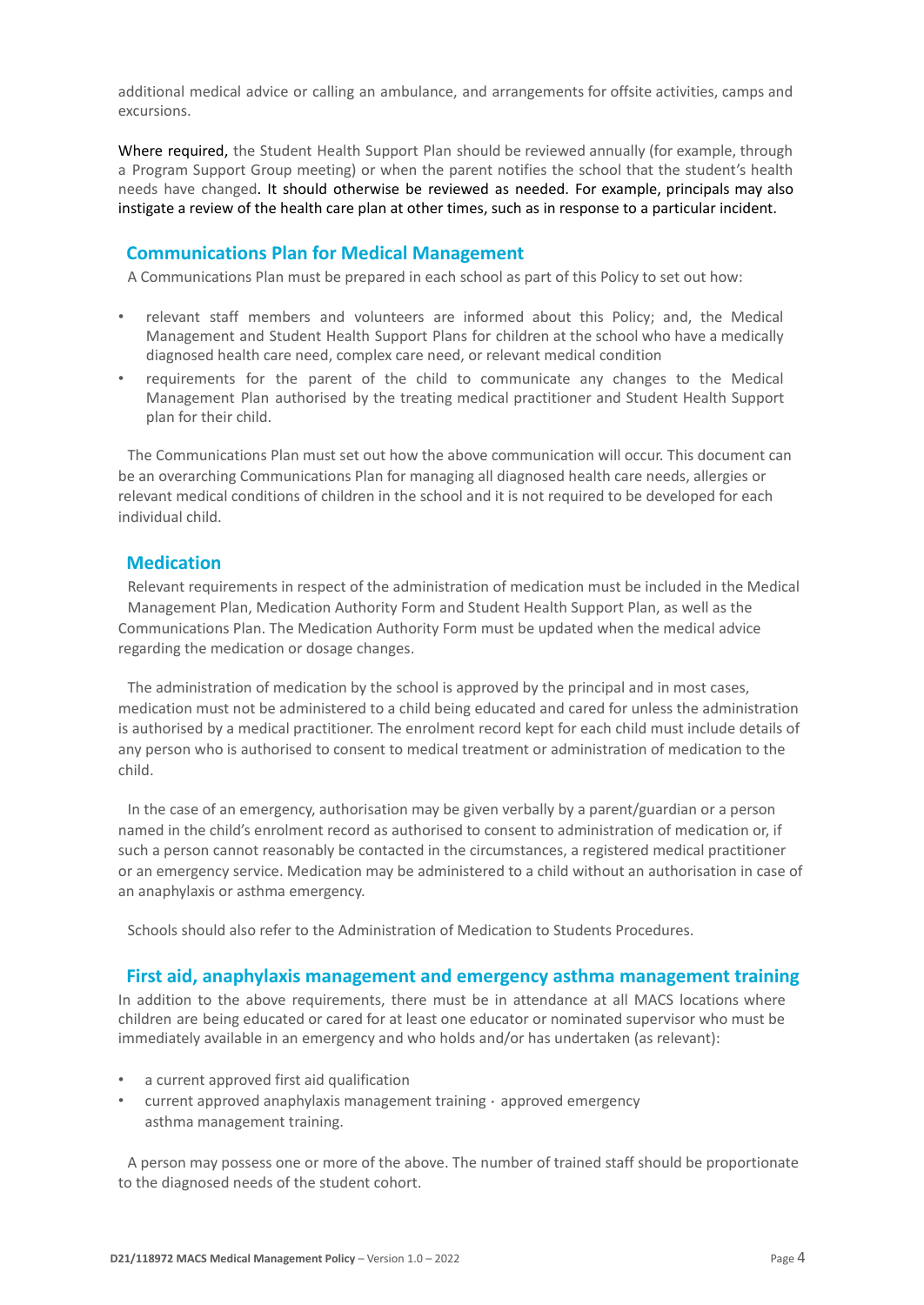### Related documents

Medical Management Plan Template Student Health Support Plan Template Medical Management Policy – School level Policy Template Administration of Medication to Students Procedures Medication Authority Form Communications Plan Template

# Related policies

#### **Incidents, injuries, trauma and illness**

MACS schools' incident, injury, trauma and illness policies and procedures must include procedures to be followed in the event that a child is injured, becomes ill or suffers a trauma. An incident, injury, trauma and illness record must be kept that includes details of any illness that becomes apparent while a child is being educated and cared for and details of any medication administered or first aid provided and any medical personnel contacted.

See also the MACS Care, Safety and Welfare of Students Framework, MACS Enrolment Framework and the school's policies, procedures and guidelines related to the management of health and safety, personalised care and support, first aid, anaphylaxis, administration of medication and duty of care.

### References

#### **Specialist advice regarding medical conditions**

The following organisations provide specialist advice, medical management templates or training in the management of diagnosed health care needs, allergies or medical conditions, including asthma, diabetes or a diagnosis that a child is at risk of anaphylaxis.

#### **Diabetes**

[Diabetes Australia \(Victoria\)](http://www.diabetesvic.org.au/) [Diabetes Australia](http://www.diabetesaustralia.com.au/) [Australian Diabetes Society](http://www.diabetessociety.com.au/)

**Anaphylaxis and allergies** [Australian Society of Clinical Immunology and Allergy](http://www.allergy.org.au/) [Allergy and Anaphylaxis Australia](https://allergyfacts.org.au/) [Royal Children's Hospital, Department of Allergy and Immunology](https://www.rch.org.au/allergy/)

**Asthma** [National Asthma Council Australia](http://www.nationalasthma.org.au/) [Asthma Foundation Victoria Asthma Australia](http://www.asthmafoundation.org.au/)

**Coeliac** [Coeliac Australia](https://www.coeliac.org.au/)

**Other**

[Royal Children's Hospital Complex Care Hub and Schoolcare Program](https://www.rch.org.au/complex-care-hub/services/) [Royal Children's Hospital fact sheets](http://www.rch.org.au/kidsinfo) [Epilepsy Foundation of Victoria](https://www.epilepsyfoundation.org.au/)